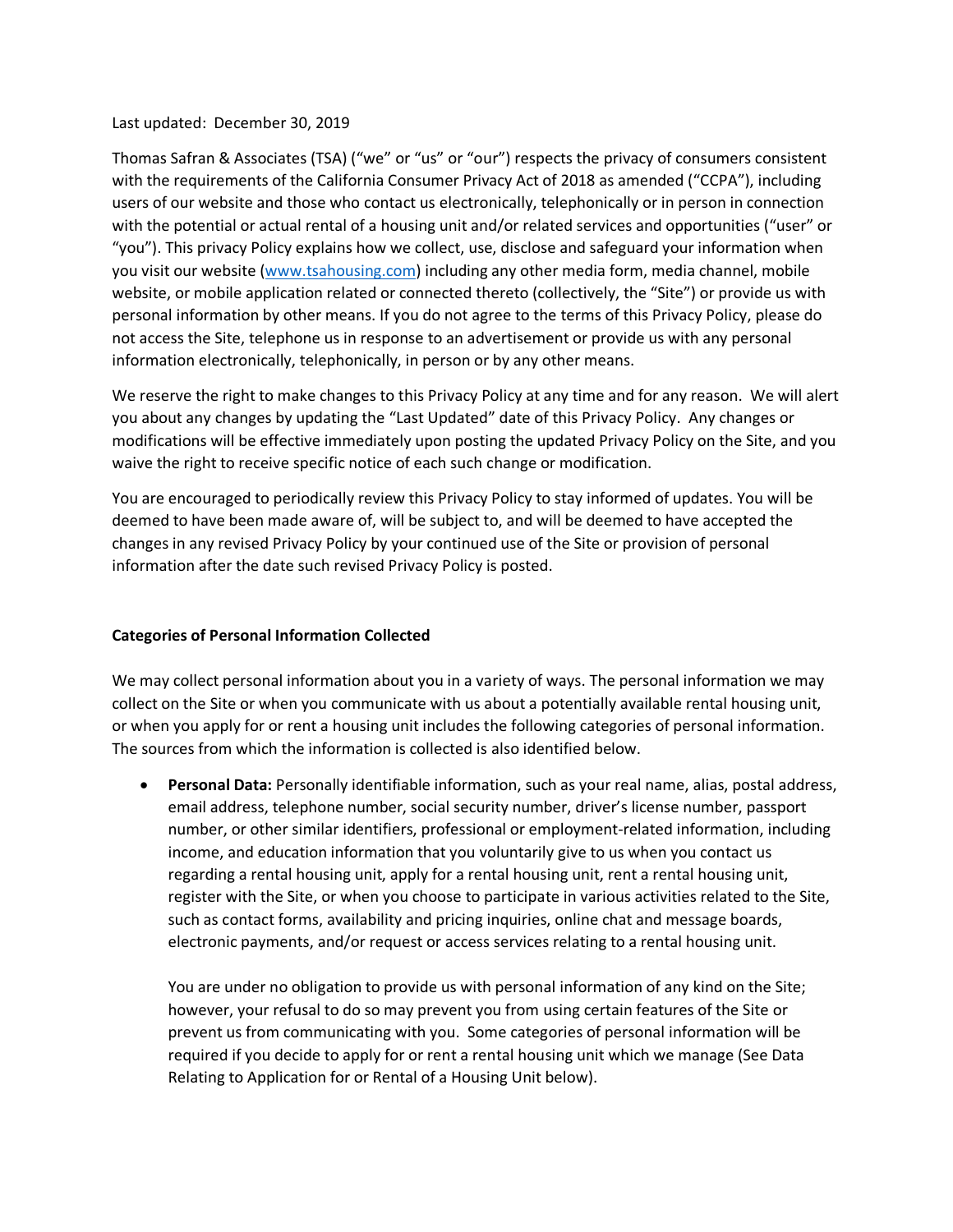In addition to your voluntarily providing this information, telephonic marketing systems and computer servers may collect personal contact information such as your name, email address and telephone number for marketing purposes.

- **Derivative Data:** Information our servers automatically collect when you access the Site, such as aliases, unique personal identifier, online identifier Internet Protocol address, your browser type, your operating system, your access times and interaction with the Site, your browsing history, such as the pages you have viewed directly before and after accessing the Site, and geolocation data.
- **Data Relating to Application for or Rental of a Housing Unit:** In addition to the Personal Data described above, if you decide to apply for or rent a rental housing unit at a property we manage, we may also collect personal information bearing on your credit worthiness, credit standing, credit capacity, character, general reputation, personal characteristics, or mode of living from a consumer reporting agency subject to regulation under the Fair Credit Reporting Act. Such information is not subject to the provisions of this Privacy Policy or the CCPA so long as it is not used, communicated, disclosed or sold except as authorized by the federal Fair Housing Act.

We may also collect information from public records such as past eviction actions, prior landlords or similarly-situated individuals, which information may help us ascertain the likelihood that you will comply with the terms of your lease agreement and applicable laws.

• **Aggregate Information:** We may collect and track the total number of visitors to the Site, the number of visitors to each page of the Site, Third Party Web Sites (defined below) linked to and other aggregated data collected through our services and we may analyze this data for trends and statistics in the aggregate but such information will be maintained, used and disclosed in aggregate form only and it will not contain personally identifiable information. We may use such information for purposes such as analyzing trends, administering the Site, and to understand how users interact with the Site

## **How We Use Your Information**

Having accurate information about you permits us to provide you with a smooth, efficient, and customized experience. Specifically, we may use information collected about you via the Site, telephonically or in person to:

- Deliver targeted advertising, coupons, newsletters, and other information regarding promotions, the Site and properties we manage to you.
- Allow you to access amenities, Site features and request service.
- Assist law enforcement and respond to subpoena.
- Compile anonymous statistical data and analysis for use internally or with third parties.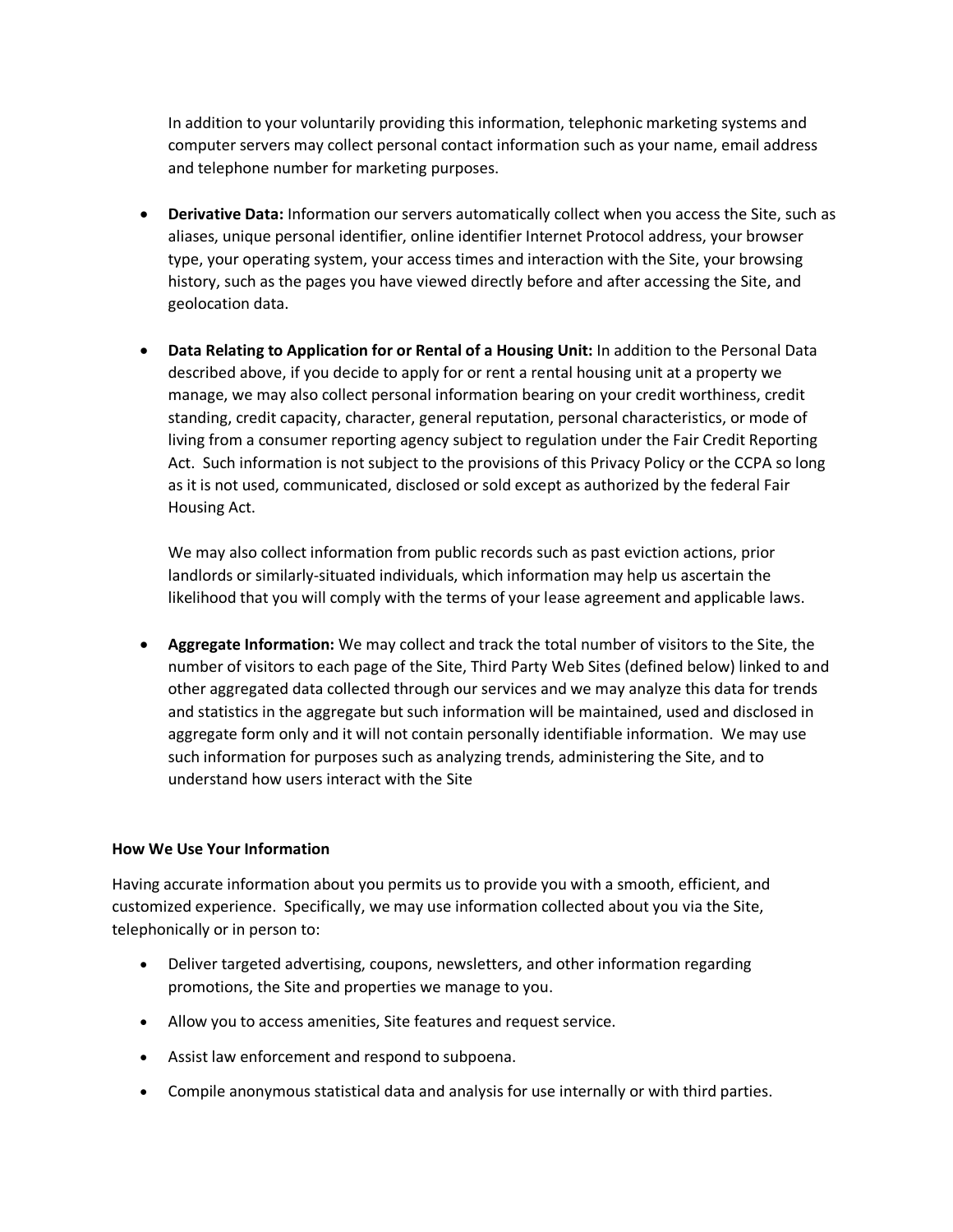- Create and manage your account.
- Email you regarding business-related communications.
- Enable user-to-user communications.
- Generate a personal profile about you to make future visits to the Site or interactions with our team members more personalized.
- Increase the efficiency and operation of the site.
- Monitor and analyze usage and trends to improve your experience with the site.
- Notify you of updates to the site.
- Offer new products, services, and/or recommendations to you.
- Perform other business activities, as needed.
- Provide electronic payment alternatives.
- Request feedback and contact you about your use of the site.
- Resolve disputes and troubleshoot problems.
- Send you a newsletter.
- Solicit support for the site.

#### **Disclosure of Your Information**

We may share information we have collected about you in certain situations. Your information may be disclosed as follows:

- **By Law or to Protect Rights:** If we believe the release of information about you is necessary to respond to legal process, to investigate or remedy potential violations of our policies, or to protect the rights, property, and safety of others, we may share your information as permitted or required by any applicable law, rule, or regulation. This includes exchanging information with other entities for fraud protection and credit risk reduction.
- **Third-Party Service Providers:** We may share your information with third parties that perform services for us or on our behalf, including third-party utility billing providers, package/locker service providers, insurance trackers and brokers, valet trash providers, concierge service providers, cable companies, payment processing, data analysis, email delivery, in-person delivery, hosting services, customer service, and marketing assistance.
- **Marketing Communications:** With your consent, or with an opportunity for you to withdraw consent, we may share your information with third parties for marketing purposes, as permitted by law.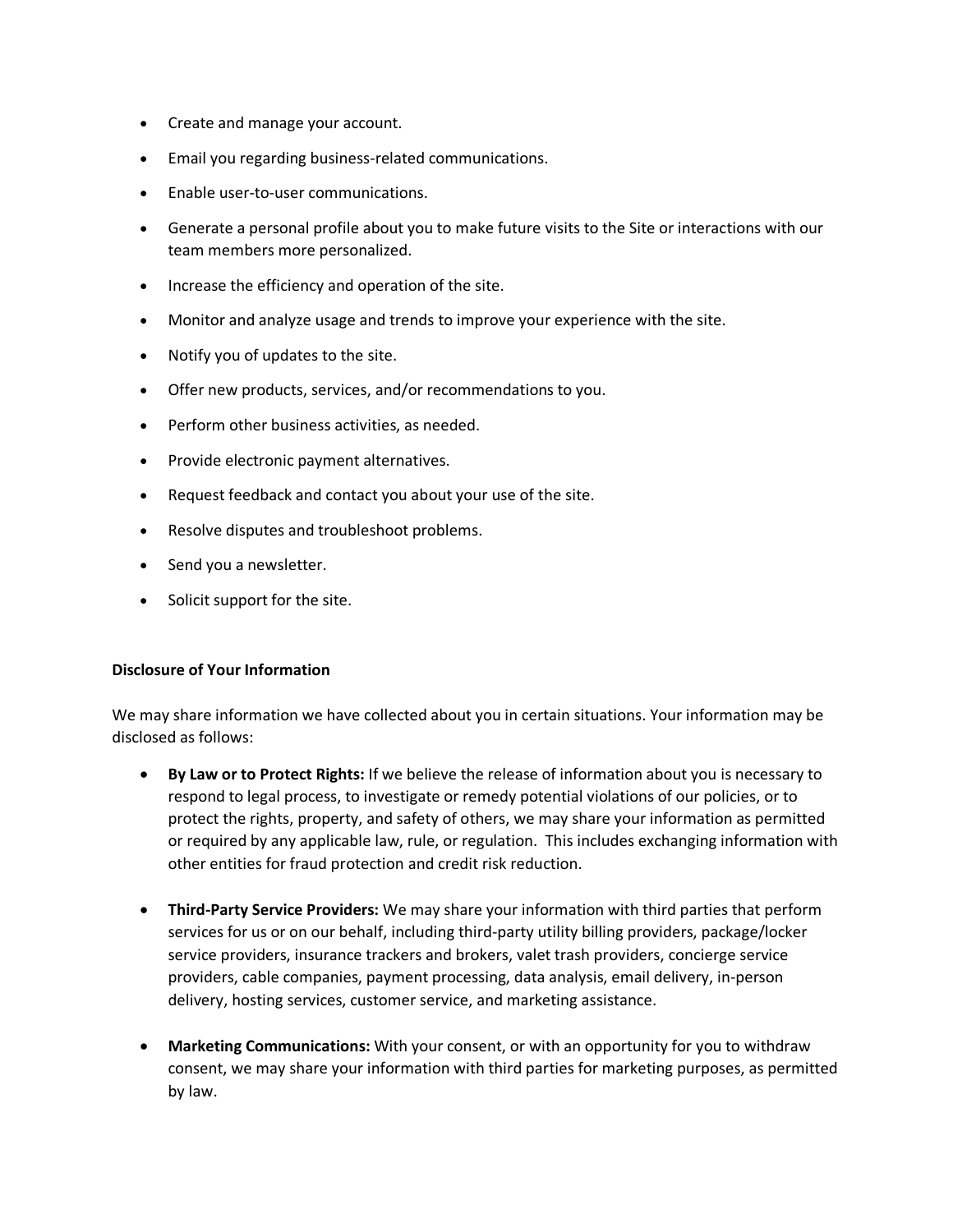- **Third-Party Advertisers:** We may use third-party advertising companies to serve ads when you visit the Site. These companies may use information about your visits to the Site and other websites that are contained in web cookies in order to provide advertisements about goods and services of interest to you.
- **Affiliates:** We may share your information with our affiliates, in which case we will require those affiliates to honor this Privacy Policy. Affiliates include our parent company and any subsidiaries, joint venture partners or other companies that we control or that are under common control with us.
- **Business Partners:** We may share your information with our business partners to offer you certain products, services or promotions.
- **Other Third Parties:** We may share your information with advertisers, owner(s) of the rental housing unit(s) in which you showed interest or rented, and investors for the purpose of conducting general business analysis. We may also share your information with such third parties for marketing purposes, as permitted by law, including cable companies, insurance companies, phone companies, internet service providers and the like.
- **Sale or Bankruptcy:** If we, or the owner of the rental housing unit(s) in which you expressed interest, reorganize or sell all or a portion of our assets, undergo a merger, or are acquired by another entity, we may transfer your information to the successor entity. If we or the property owner go out of business or enter bankruptcy, your information would be an asset transferred or acquired by a third party. You acknowledge that such transfers may occur and that the transferee may decline honor commitments we made in this Privacy Policy.

We are not responsible for the actions of third parties with whom you share personal or sensitive data, and we have no authority to manage or control third-party solicitations. If you no longer wish to receive correspondence, emails or other communications from third parties, you are responsible for contacting the third party directly.

## **Tracking Technologies**

• **Cookies and Web Beacons:** We may use cookies, web beacons, tracking pixels, and other tracking technologies on the Site to help customize the Site and improve your experience. When you access the Site, your personal information is not collected through the use of tracking technology. Most browsers are set to accept cookies by default. You can remove or reject cookies, but be aware that such action could affect the availability and functionality of the Site. You may not decline web beacons; however, they can be rendered ineffective by declining all cookies or by modifying your web browser's settings to notify you each time a cookie is tendered, permitting you to accept or decline cookies on an individual basis.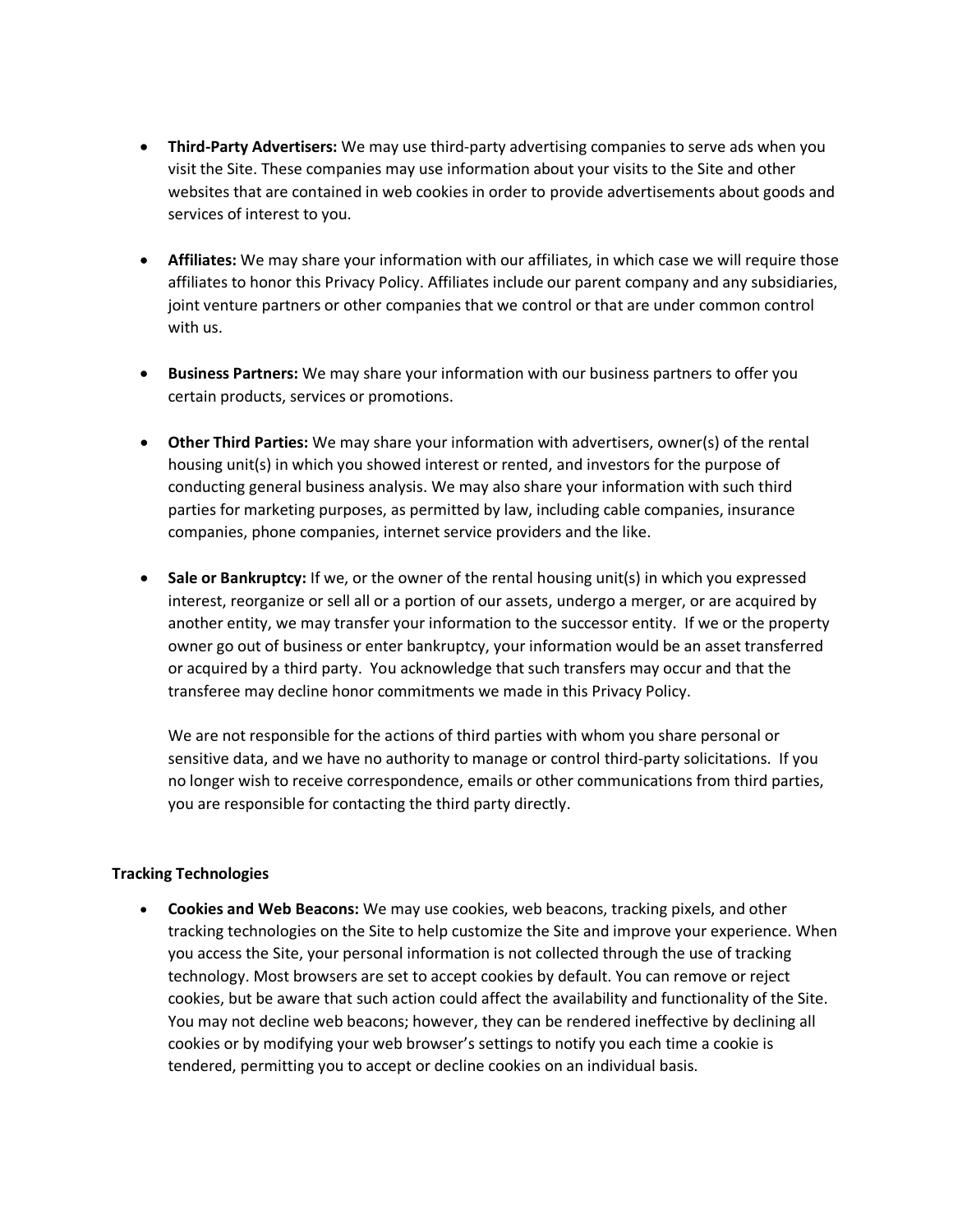We may use cookies, web beacons, tracking pixels, and other tracking technologies on the Site to help customize the Site and improve your experience. If we use cookies, information on how we use cookies, will be contained in the Cookie Policy posted on the Site, which is incorporated into this Privacy Policy.

You should be aware that getting a new computer, installing a new browser, upgrading an existing browser, or erasing or otherwise altering your browser's cookies files may also clear certain opt-out cookies, plug-ins, or settings.

- **IP Address:** Your IP Address is a number that is automatically assigned to the device that you are using by your Internet Service Provider (ISP). An IP Address is identified and logged automatically in our server log files whenever a user visits the website, along with the time of the visit and the page(s) that were visited. Collecting IP Addresses is standard practice on the internet and is done automatically by many websites. We use IP Addresses for purposes such as calculating website usage levels, helping diagnose server problems, and administering the website.
- **Internet-Based Advertising:** Additionally, we may use third-party software to serve ads on the Site, implement email marketing campaigns, and manage other interactive marketing initiatives. This third-party software may use cookies or similar tracking technology to help manage and optimize your online experience with us.
- **Website Analytics:** We may also partner with selected third-party vendors, such as Google Analytics, and others, to allow tracking technologies and remarketing services on the Site through the use of first party cookies and third-party cookies, to, among other things, analyze and track users' use of the Site, determine the popularity of certain content and better understand online activity. By accessing the Site, you consent to the collection and use of your information by these third-party vendors. You are encouraged to review their privacy policy and contact them directly for responses to your questions. We do not transfer personal information to these third-party vendors; however, if you do not want any information to be collected and used by tracking technologies, you can visit the third-party vendor's site.

#### **Third-Party Websites**

The Site may contain links to third-party websites and applications of interest, including property sites, advertisements, service providers, job boards, and external services, that are not hosted by us. Once you have used these links to leave the Site, any information you provide to these third parties is not covered by this Privacy Policy, and we cannot guarantee the safety and privacy of your information. Before visiting and providing any information to any third-party websites, you should inform yourself of the privacy policies and practices (if any) of the third party responsible for that website, and should take those steps necessary to, in your discretion, protect the privacy of your information. We are not responsible for the content or privacy and security practices and policies of any third parties, including other sites, services or applications that may be linked to or from the Site.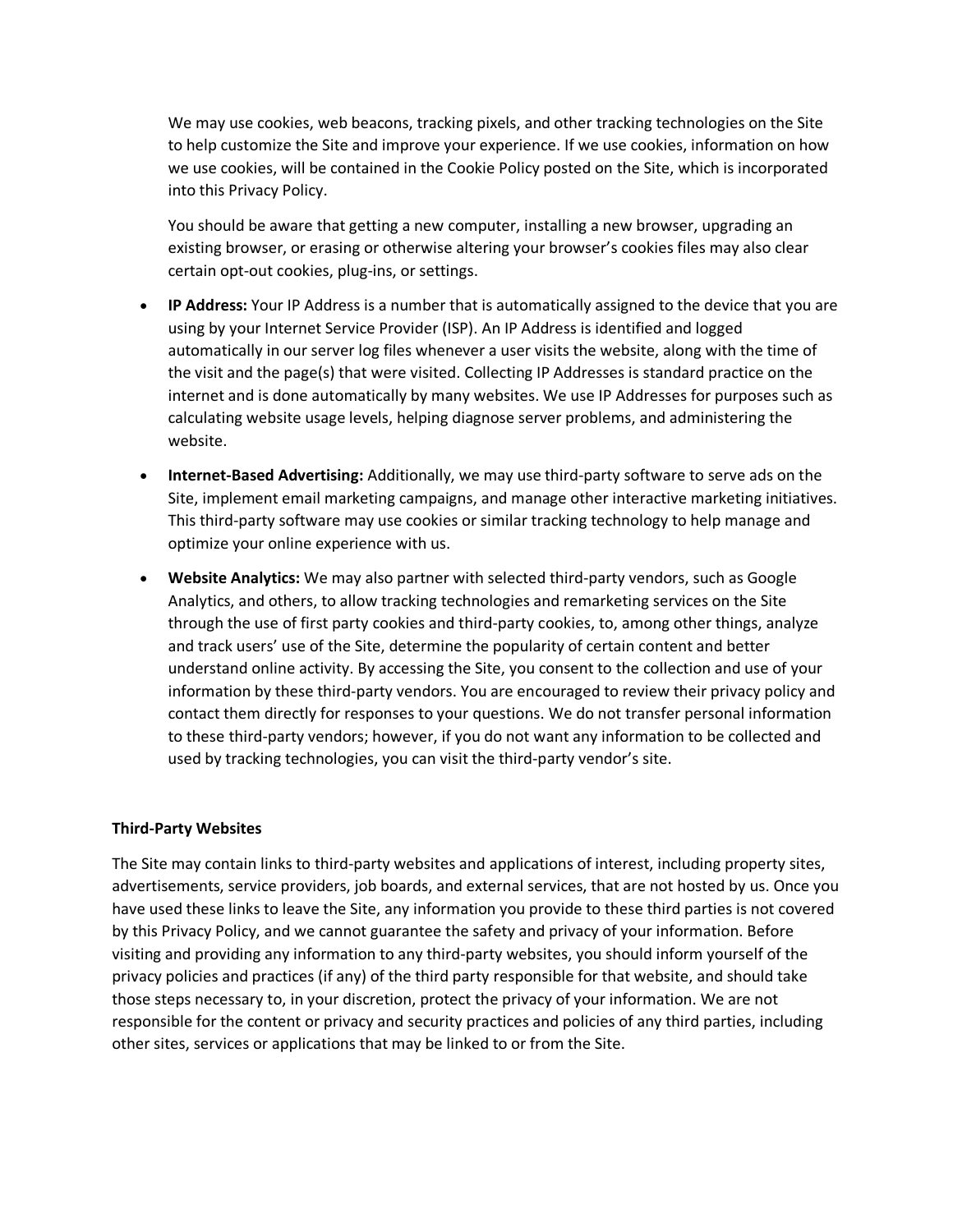### **Google Analytics**

This website uses Google Analytics, a web analytics service provided by Google, Inc. ("Google"). Google Analytics uses "cookies", which are text files placed on your computer or other device (e.g. smartphone, table, iPad, etc.), to help the website analyze how users use the site. The information generated by the cookie about your use of the website (including your IP address) will be transmitted to and stored by Google on servers in the United States. Google will use this information for the purpose of evaluating your use of the website, compiling reports on website activity for website operators, and providing other services relating to website activity and internet usage. Google may also transfer this information to third parties where required to do so by law, or where such third parties process the information on Google's behalf. Google will not associate your IP address with any other data held by Google. You may refuse the use of cookies by selecting the appropriate settings on your browser; however, please note that if you do this you may not be able to use the full functionality of this website. By using this website, you consent to the processing of data about you by Google in the manner and for the purposes set out above.

### **Security of Your Information**

We use administrative, technical, and physical security measures to help protect your personal information. While we have taken reasonable steps to secure the personal information you provide to us, please be aware that despite our efforts, no security measures are perfect or impenetrable, and no method of data transmission can be guaranteed against any interception or other type of misuse. Any information disclosed online is vulnerable to interception and misuse by unauthorized parties. Therefore, we cannot guarantee complete security if you provide personal information.

#### **Social Media Sites**

TSA provides experiences on social media platforms such as Facebook®, YouTube, LinkedIn®, Instagram® and others that enable online sharing and collaboration among users who have registered with them. All social media websites referenced on the TSA website, or on social media websites in which TSA has a presence, are controlled and administered by a third party, are not owned or controlled by TSA, have different privacy policies from TSA, and this TSA Online Privacy Notice does not apply to those sites. Any content you post on social media websites is subject to the privacy policies of those platforms. You should refer to their privacy policies to better understand your rights and obligations with regard to such content and their privacy and information sharing practices.

## **Links to Other Websites**

The Site may contain links to third-party websites and applications of interest, including property sites, advertisements, service providers, job boards, and external services, that are not hosted by us. Once you have used these links to leave the Site, any information you provide to these third parties is not covered by this Privacy Policy, and we cannot guarantee the safety and privacy of your information. Before visiting and providing any information to any third-party websites, you should inform yourself of the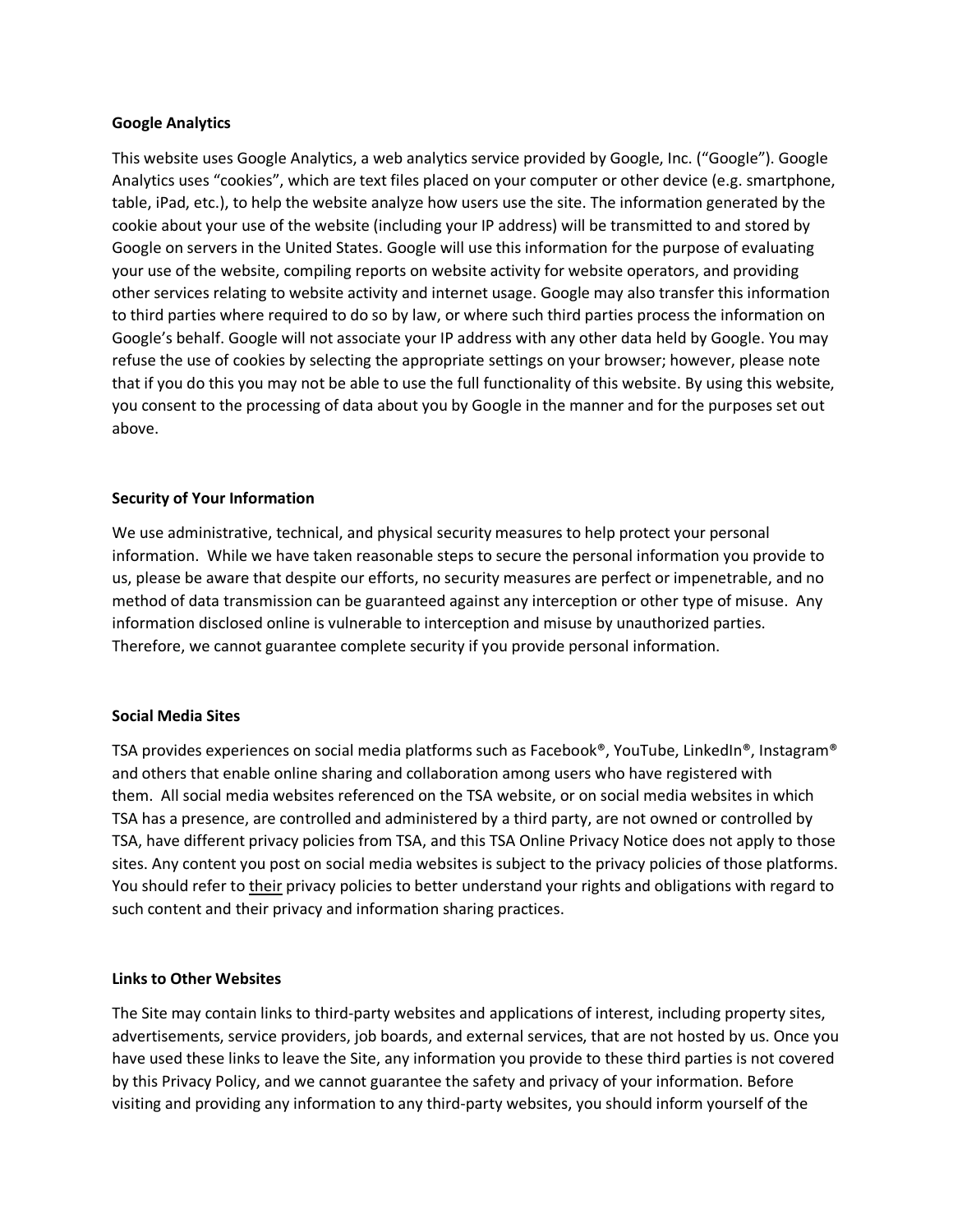privacy policies and practices (if any) of the third party responsible for that website, and should take those steps necessary to, in your discretion, protect the privacy of your information. We are not responsible for the content or privacy and security practices and policies of any third parties, including other sites, services or applications that may be linked to or from the Site.

### **Terminated Relationships**

If your relationship is terminated we will not share information we have collected about you, except as permitted or required by law.

### **Policy for Children**

We recognize the privacy interests of children and we encourage parents and guardians to take an active role in their children's online activities and interests. Neither the Site nor our services are intended for children under the age of 18. We do not target our services or this Site to children under 18. We also do not knowingly collect personally identifiable information from children under the age of 16. If you become aware of any data we have collected from children under age 16, please contact us using the contact information provided below.

### **Updates to this Online Privacy Notice**

This Online Privacy Notice is subject to change. Please review it periodically. If we make any changes, we will revise the "Last updated" date at the top of this Notice. Any changes to this Notice will become effective when posted on this website. Your use of the website following these changes means that you accept the revised Notice.

## **Controls for Do-Not-Track Features**

Most web browsers and some mobile operating systems include a Do-Not-Track ("DNT") feature or setting you can activate to signal your privacy preference not to have data about your online browsing activities monitored and collected. No uniform technology standard for recognizing and implementing DNT signals has been finalized. As such, we do not currently respond to DNT browser signals or any other mechanism that automatically communicates your choice not to be tracked online. If a standard for online tracking is adopted that we must follow in the future, we will inform you about that practice in a revised version of this Privacy Policy. Most web browsers and some mobile operating systems include a Do-Not-Track ("DNT") feature or setting you can activate to signal your privacy preference not to have data about your online browsing activities monitored and collected. If you set the DNT signal on your browser, we will respond to such DNT browser signals.

## **Options Regarding Your Information: Emails and Communications**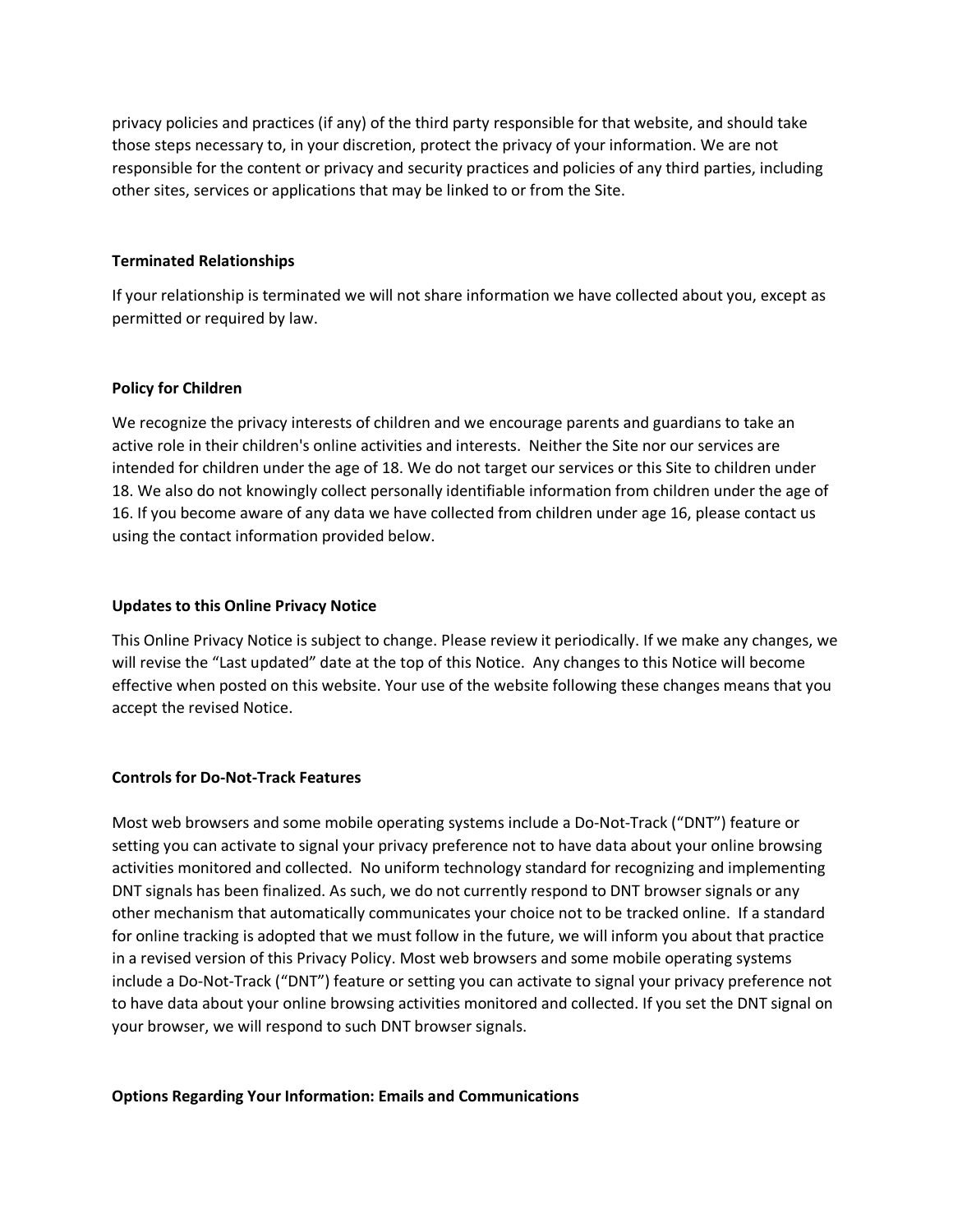• **Emails and Communications:** If you no longer wish to receive correspondence, emails, or other communications from us, you may opt-out by contacting us using the contact information provided below.

If you no longer wish to receive correspondence, emails, or other communications from third parties, you are responsible for contacting the third party directly.

# **California Privacy Rights**

The CCPA, codified at California Civil Code Section 1798.100 *et seq*., permits our users who are California residents to request and obtain from us, no more than twice in a twelve-month period and free of charge, information about: (1) the categories of personal information we collected about the user, (2) the categories of sources from which the personal information is collected, (3) the business or commercial purpose for collecting the personal information, (4) the categories of third parties with whom the business shares personal information, and (5) the specific pieces of personal information we collected about you. Information will be provided within 45 days of receiving a verifiable consumer request.

In the preceding 12 months, we have collected the personal data referenced above, which has been used and disclosed in the manner described above and for the purposes described above.

The CCPA defines "selling" and "sold," to mean "selling, renting, releasing, disclosing, disseminating, making available, transferring, or otherwise communicating orally, in writing, or by electronic or other means, a consumer's personal information by the business to another business or a third party for monetary or other valuable consideration." Cal. Civ. Cod § 1798.140(t). Some of the disclosures identified above may be considered "selling" under this definition. You have the right, at any time, to direct us not to sell your personal information. This right is referred to as the right to opt-out.

If you are a California resident and would like to make a request for disclosure or exercise your right to opt-out, please submit your request by using the contact information provided below, which includes two or more designated methods for submitting requests for information including a toll-free telephone number, although we would encourage you to make your request in writing via either electronic or U.S. mail. We will not discriminate against you for exercising any of your rights under the CCPA.

In addition, California Civil Code Section 1798.83, also known as the "Shine The Light" law, permits our users who are California residents to request and obtain from us, once a year and free of charge, information about categories of personal information (if any) we disclosed to third parties for direct marketing purposes and the names and addresses of all third parties with which we shared personal information in the immediately preceding calendar year. If you are a California resident and would like to make such a request, please submit your request in writing to us using the contact information provided below.

## **Contact Us**